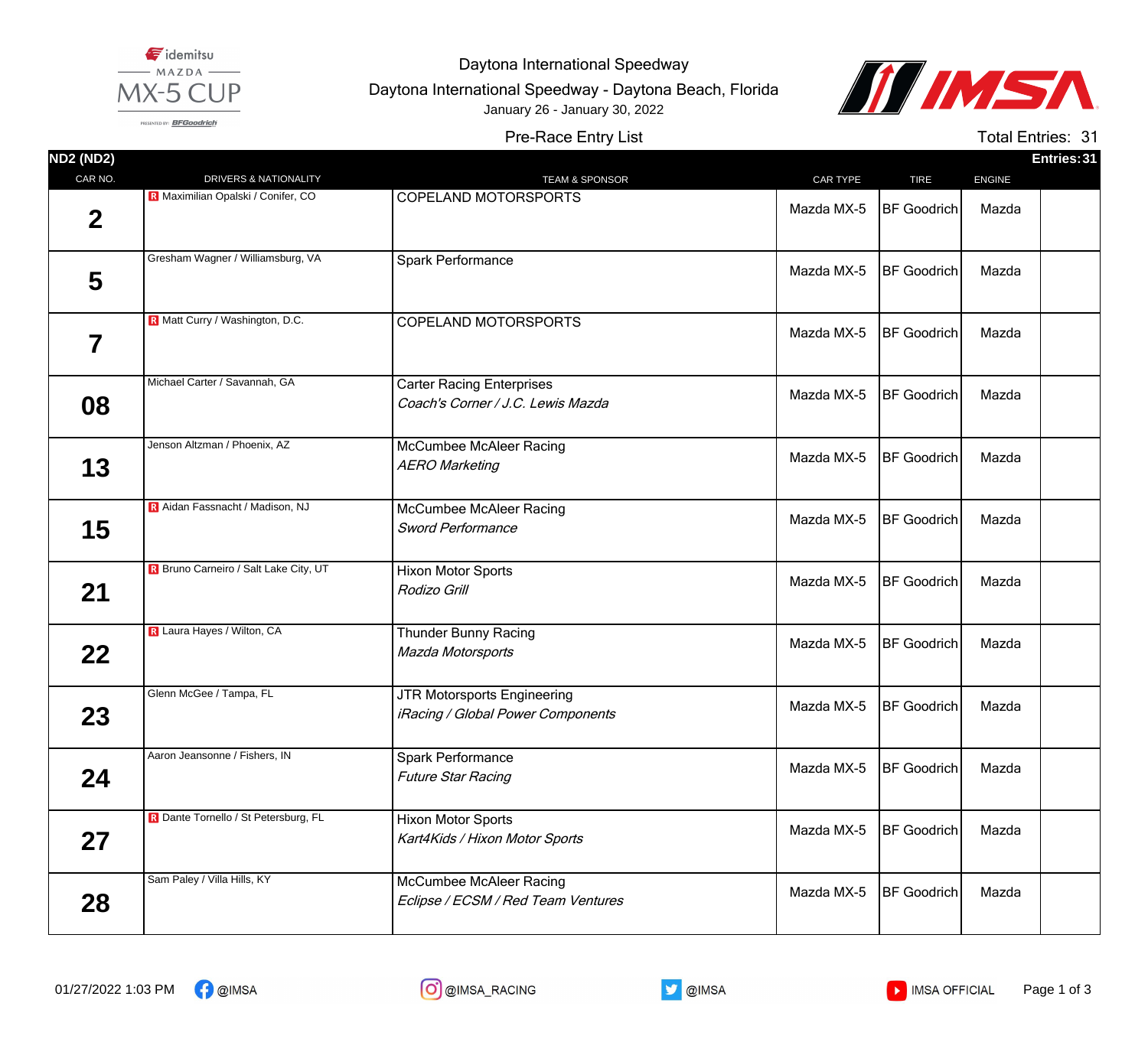| <b>ND2 (ND2)</b> |                                                |                                                                                                           |            |                     |               | Entries: 31 |
|------------------|------------------------------------------------|-----------------------------------------------------------------------------------------------------------|------------|---------------------|---------------|-------------|
| CAR NO.          | DRIVERS & NATIONALITY                          | <b>TEAM &amp; SPONSOR</b>                                                                                 | CAR TYPE   | <b>TIRE</b>         | <b>ENGINE</b> |             |
| 31               | R Jameson Riley / Darien, CT                   | <b>COPELAND MOTORSPORTS</b>                                                                               | Mazda MX-5 | <b>BF</b> Goodrich  | Mazda         |             |
| 32 <sub>2</sub>  | Chris Nunes / San Diego, CA                    | Formidable Racing<br><b>Kicker Performance Audio</b>                                                      | Mazda MX-5 | <b>BF Goodrich</b>  | Mazda         |             |
| 33               | Alex Bachoura / Houston, TX                    | Spark Performance<br>Summerwood Oral & Maxillofacial Surgery                                              | Mazda MX-5 | <b>BF Goodrich</b>  | Mazda         |             |
| 36               | David Staab / Trophy Club, TX                  | SLIPSTREAM PERFORMANCE<br>HAYNES & BOONE, LLP / LIQUI MOLY / OMP/HARDWAY<br>CLASSIC CARS / VELOCITY MAZDA | Mazda MX-5 | <b>BF Goodrich</b>  | Mazda         |             |
| 37               | R Michael Staab / Inola, OK                    | SLIPSTREAM PERFORMANCE<br>HARDWAY CLASSIC CARS / OMP / VELOCITY MAZDA                                     | Mazda MX-5 | <b>IBF Goodrich</b> | Mazda         |             |
| 39               | R John Jodoin / Barrington, IL                 | <b>McCumbee McAleer Racing</b>                                                                            | Mazda MX-5 | BF Goodrich         | Mazda         |             |
| 43               | R Joey Atanasio / Windermere, FL               | <b>Formidable Racing</b><br>Dentmax of Orlando                                                            | Mazda MX-5 | <b>BF</b> Goodrich  | Mazda         |             |
| 48               | Rossi Lee / San Antonio, TX                    | <b>McCumbee McAleer Racing</b>                                                                            | Mazda MX-5 | <b>BF</b> Goodrich  | Mazda         |             |
| 51               | Tyler Gonzalez / St. Cloud, FL                 | <b>COPELAND MOTORSPORTS</b>                                                                               | Mazda MX-5 | <b>BF</b> Goodrich  | Mazda         |             |
| 55               | Moisey Uretsky / Miami, FL                     | <b>McCumbee McAleer Racing</b>                                                                            | Mazda MX-5 | <b>BF</b> Goodrich  | Mazda         |             |
| 65               | <b>R</b> Bryce Cornet / Norman, OK             | <b>Hixon Motor Sports</b><br>Mazda Motor Sports / Hixon Motor Sports                                      | Mazda MX-5 | <b>BF Goodrich</b>  | Mazda         |             |
| 69               | R Anthony McIntosh / Milwaukee, WI             | <b>JTR Motorsports Engineering</b><br><b>Global Power Components</b>                                      | Mazda MX-5 | <b>BF</b> Goodrich  | Mazda         |             |
| 72               | R Connor Zilisch / Mooresville, North Carolina | <b>Hixon Motor Sports</b><br>Mazda Motorsports / Hixon Motor Sports / Apex Storage                        | Mazda MX-5 | <b>BF Goodrich</b>  | Mazda         |             |
| 76               | Matthew Dirks / Johnstown, CO                  | <b>McCumbee McAleer Racing</b>                                                                            | Mazda MX-5 | <b>BF</b> Goodrich  | Mazda         |             |